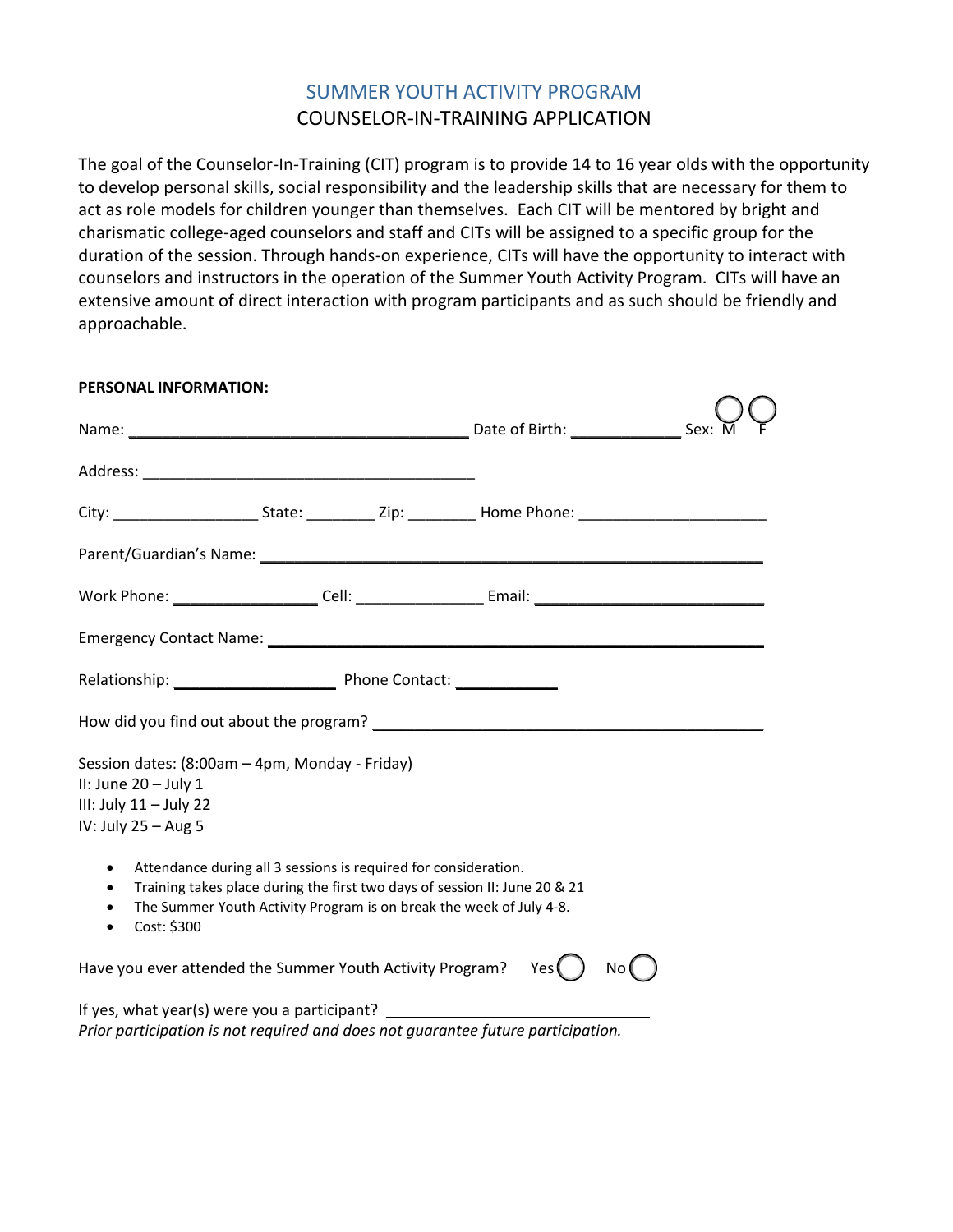| <b>Counselor-In-Training Application</b> |  |
|------------------------------------------|--|
| <b>EDUCATION:</b>                        |  |

| <b>GENERAL QUESTIONS:</b> |                                                                                                                                                                                                   |  |
|---------------------------|---------------------------------------------------------------------------------------------------------------------------------------------------------------------------------------------------|--|
|                           |                                                                                                                                                                                                   |  |
|                           |                                                                                                                                                                                                   |  |
|                           |                                                                                                                                                                                                   |  |
|                           | ,我们也不会有什么。""我们的人,我们也不会有什么?""我们的人,我们也不会有什么?""我们的人,我们也不会有什么?""我们的人,我们也不会有什么?""我们的人                                                                                                                  |  |
|                           |                                                                                                                                                                                                   |  |
|                           | ,我们也不会有什么。""我们的人,我们也不会有什么?""我们的人,我们也不会有什么?""我们的人,我们也不会有什么?""我们的人,我们也不会有什么?""我们的人                                                                                                                  |  |
|                           | Why do you want to be a Counselor-In-Training? Include what skills you would like to gain from this position.<br>,我们也不会有什么。""我们的人,我们也不会有什么?""我们的人,我们也不会有什么?""我们的人,我们也不会有什么?""我们的人,我们也不会有什么?""我们的人 |  |
|                           |                                                                                                                                                                                                   |  |
|                           | ,我们也不会有什么。""我们的人,我们也不会有什么?""我们的人,我们也不会有什么?""我们的人,我们也不会有什么?""我们的人,我们也不会有什么?""我们的人                                                                                                                  |  |
|                           |                                                                                                                                                                                                   |  |
|                           |                                                                                                                                                                                                   |  |
|                           |                                                                                                                                                                                                   |  |
|                           |                                                                                                                                                                                                   |  |
|                           |                                                                                                                                                                                                   |  |
|                           |                                                                                                                                                                                                   |  |
|                           |                                                                                                                                                                                                   |  |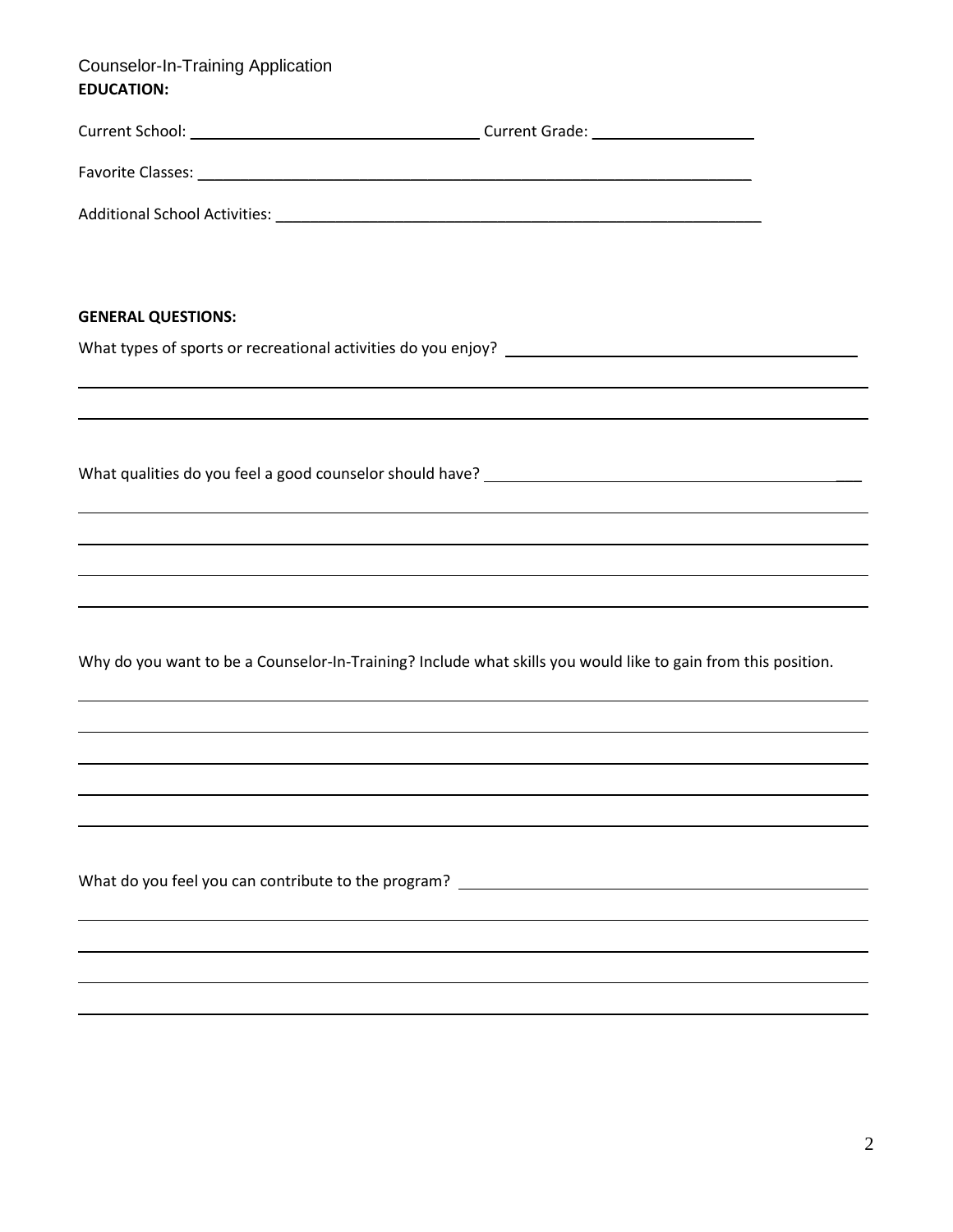### Counselor-In-Training Application

What experiences have you had working with others (e.g. babysitting, community service, sports teams, scouting,

etc.)?

Is there anything else you feel is important and would like us to know about you? \_\_\_\_\_\_\_\_\_\_\_\_\_\_\_\_\_\_\_\_\_\_\_\_\_\_\_\_

Applicant Signature Date

Parent/Guardian Signature Date Date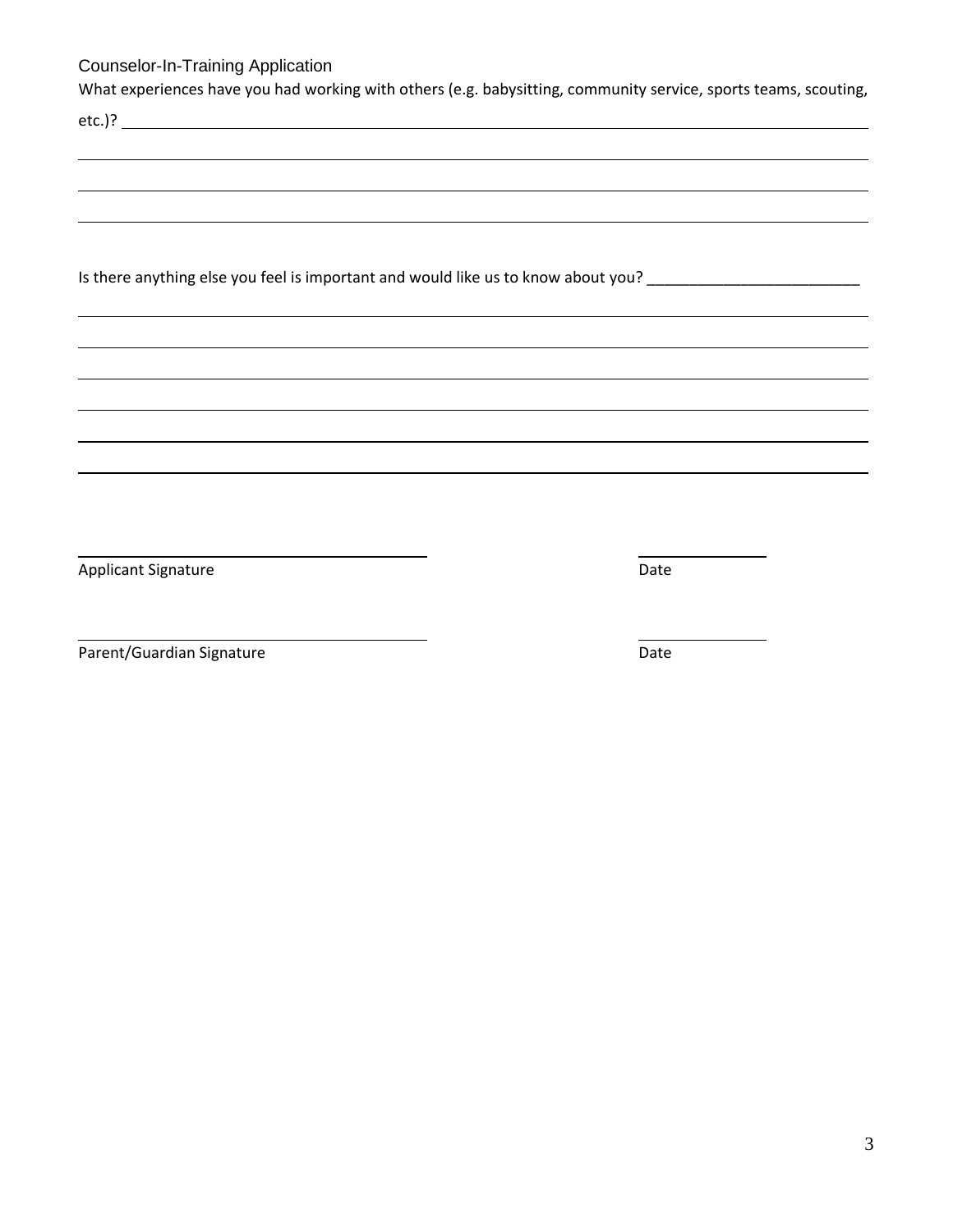Counselor-In-Training Application **APPLICATION PROCESS:**

1) Please return your application to:

#### Kris Cortez Rice University Recreation Center, MS-523 6100 Main St. Houston, TX 77005

2) You will need to have two completed references turned in to complete your application. Reference forms are available online at [www.rice.edu/syap.](http://www.rice.edu/syap) The Personal Reference needs to be completed by a non-relative. The Teacher Reference can be from a current or former teacher.

3) In addition to your application forms, you will need to submit a video:

-Why are you interested in the CIT program at Rice?

-Identify a leader that has been influential in your life. Why has this person been so influential, and what characteristics do you find admirable?

-Video length *should not exceed 2 minutes* (must be in mp4 format.)

-Please submit video by email[: kjc5@rice.edu](mailto:kjc5@rice.edu)

4) Once your paperwork and video is complete, you may be contacted for an interview. Spaces will be filled by approved applicants on a rolling review. Past SYAP attendance does not guarantee placement. **The camp fee only applies to those who are selected and accept a position.**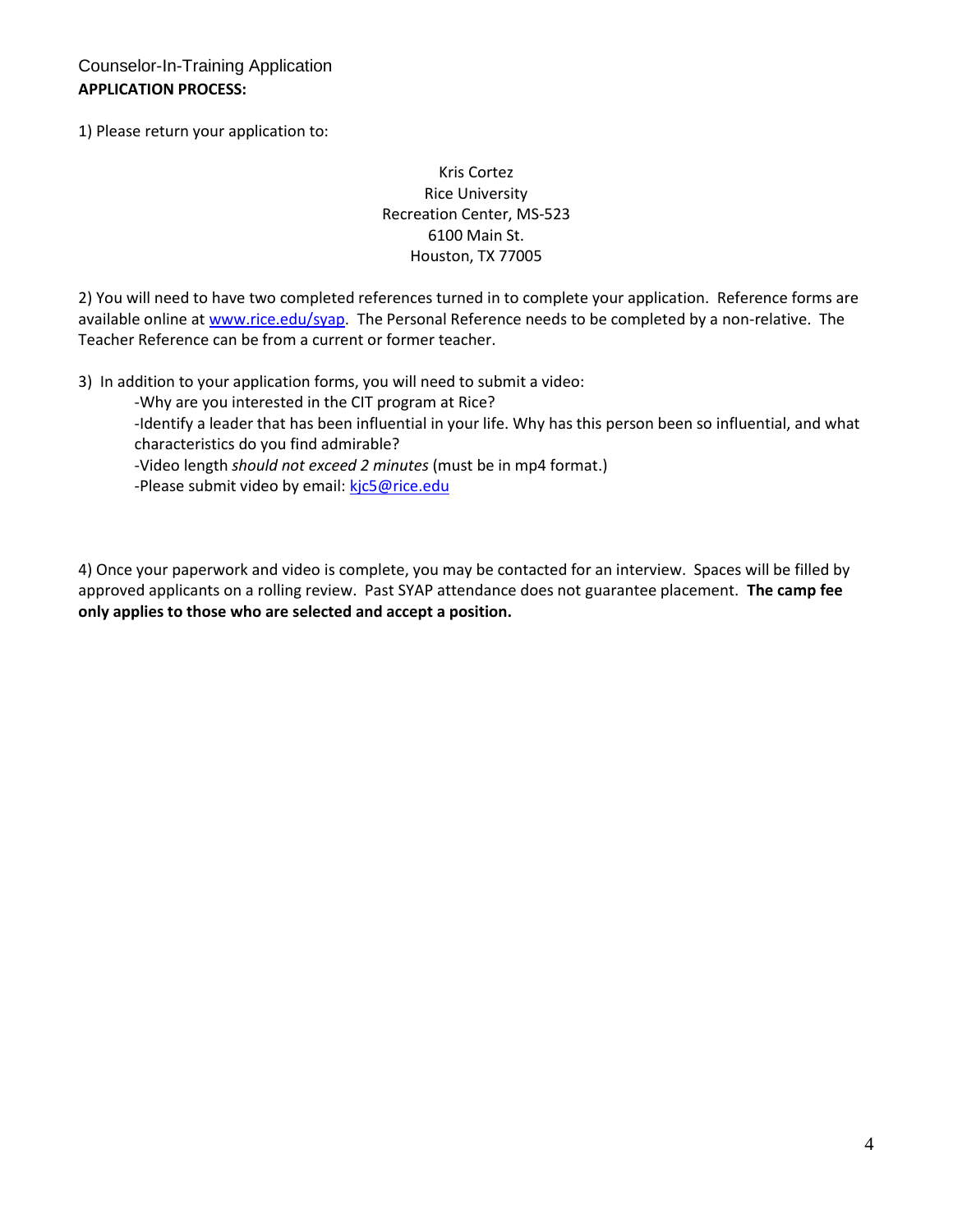# SUMMER YOUTH ACTIVITY PROGRAM COUNSELOR-IN-TRAINING TEACHER REFERENCE FORM

The goal of the Counselor-In-Training (CIT) program is to provide 14 to 16 year olds with the opportunity to be mentored by bright and charismatic college-aged counselors and staff and to learn the leadership skills that are necessary for them to act as role models for children younger than themselves. CITs will be assigned to a specific group for the duration of a session, and through hands-on experience, will have the opportunity to interact with participants, counselors and instructors in the operation of the Summer Youth Activity Program. Due to extensive interpersonal connection, CITs should be friendly and approachable.

**Applicant's Name:** \_\_\_\_\_\_\_\_\_\_\_\_\_\_\_\_\_\_\_\_\_\_\_\_\_\_\_\_\_\_\_\_\_\_\_\_\_\_\_\_

How long have you known the applicant?

How does the applicant conduct themselves at school?

How does the applicant relate to their peers? How do they work in collaborative or team-based settings?

How does the applicant interact with instructors, teachers, or other positions of authority?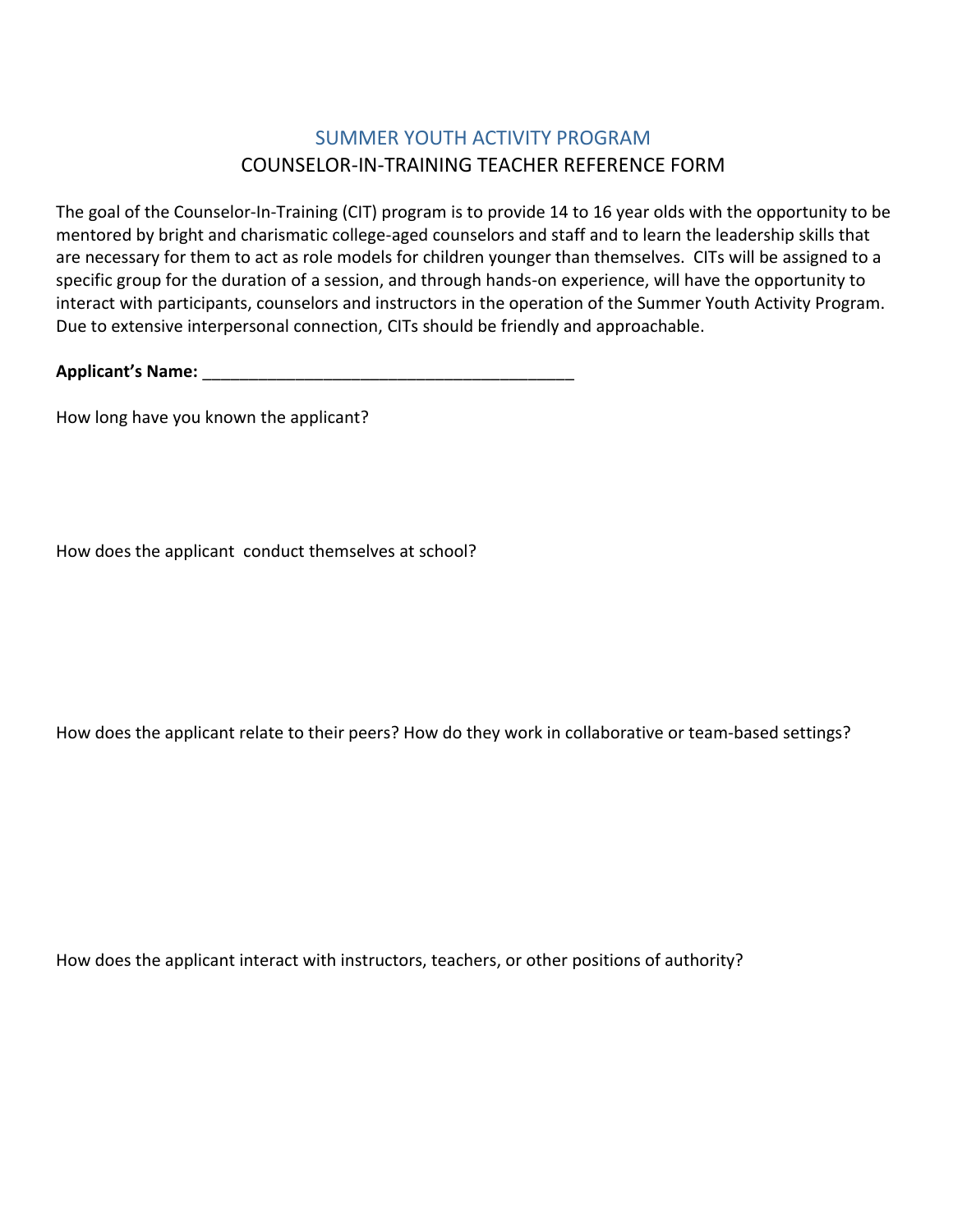Would the applicant be a good caregiver and role model for children in a recreation setting? Why or why not?

How does the applicant manage challenge or frustration?

Signature of Teacher Reference **Date** Date Date

Please send completed applications to: Kris Cortez - Rice University, Recreation Center MS-523, 6100 Main St, Houston, TX 77005

\_\_\_\_\_\_\_\_\_\_\_\_\_\_\_\_\_\_\_\_\_\_\_\_\_\_\_\_\_\_\_\_\_\_\_\_\_\_\_\_\_ \_\_\_\_\_\_\_\_\_\_\_\_\_\_\_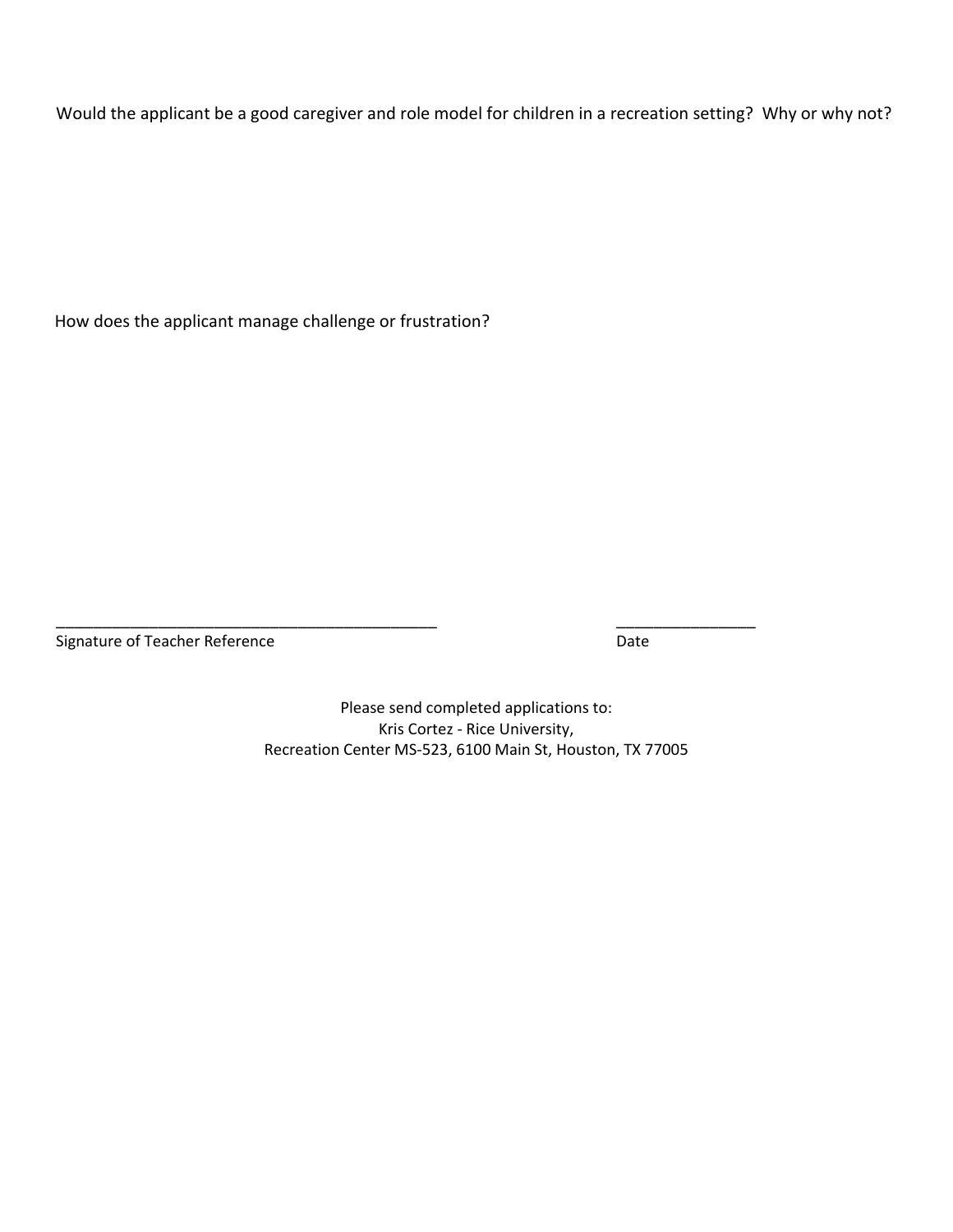# SUMMER YOUTH ACTIVITY PROGRAM COUNSELOR-IN-TRAINING PERSONAL REFERENCE FORM

The goal of the Counselor-In-Training (CIT) program is to provide 14 to 16 year olds with the opportunity to be mentored by bright and charismatic college-aged counselors and staff and to learn the leadership skills that are necessary for them to act as role models for children younger than themselves. CITs will be assigned to a specific group for the duration of a session, and through hands-on experience, will have the opportunity to interact with participants, counselors and instructors in the operation of the Summer Youth Activity Program. Due to extensive interpersonal connection, CITs should be friendly and approachable.

**Applicant's Name:** \_\_\_\_\_\_\_\_\_\_\_\_\_\_\_\_\_\_\_\_\_\_\_\_\_\_\_\_\_\_\_\_\_\_\_\_\_\_\_\_

How long have you known the applicant and in what capacity?

What leadership skills and/or experience does the applicant possess that would aid them in this role?

How does the applicant relate to their peers?

How does the applicant interact with instructors, teachers, or other positions of authority?

Tell us about the applicant's level of maturity, responsibility, and enthusiasm.